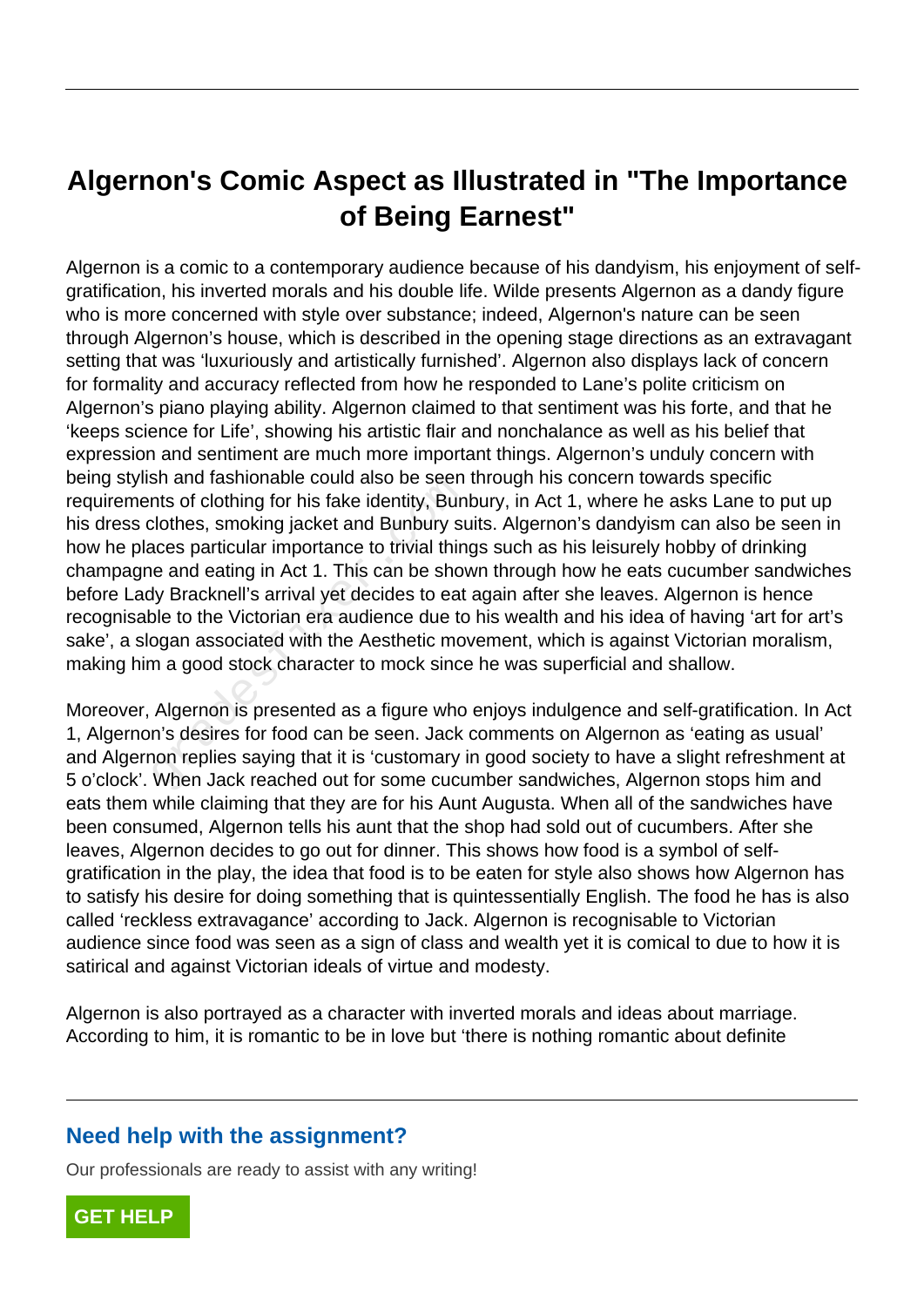proposal' and that when the 'excitement is all over', 'the very essence of romance is uncertainty'. Algernon trivialises marriage while Victorians usually view marriage very seriously, reflecting an inversion of Victorian ideals in the play. He also promotes the idea of affairs and infidelity by saying 'Three is company and two is none.' suggesting that ideas of loyalty and honor are insignificant. His cynicism towards love and marriage is reflected through his Bachelor lifestyle and the champagne reference in Act 1, that 'in married households the champagne is rarely of a first-rate brand. He also mentions 'divorce courts' and that he view relations as 'simply a tedious pack of people'. Algernon's character is comic because serious things are trivialised and trivial things are made very serious and important to him. Therefore, Victorians may laugh at it but the play is highly sarcastic, satirical and essentially pokes fun at Victorian ideals and moral.

In a historical context, Algernon is recognisable to the Victorian audience as a dandy figure. A dandy figure is a young man that is very concerned about his clothes and appearance and is often in the position of the upper class man. When Wilde wrote the play it was at the time of the aesthetic movement, Wilde portrayed the idea of 'art for art's sake' through Algernon. Algernon's apartment is described in the opening scene as 'luxuriously and artistically furnished', which suggests wealth and superficiality, also how an extravagance life Algernon, and the Victorian upper class is living. This also presages how Wilde will use this play to satire the unrealistic values and morals that the upper class hold. Wilde was strongly influenced by the aesthetes at the time and how Algernon asserts 'anyone can play [piano] accurately but I play with wonderful expression…sentiment is my forte' complements this idea. Algernon's use of nouns "expression" and "sentiment" shows Algernon's belief of art is more important as an extension of artistic styles than an accurate portrayal of reality. The "afternoon tea" arranged by Lane symbolises leisure and the idleness of the upper classes and also emphasises that Algernon clearly values style over substance. He recognizes no duty other than living a beautiful life create comedy and also mock the Victorian views on trivial matter such as appearances, this is perfect to be portrayed by a character that is dandified. novement, which portrayed the idea of<br>a spartment is described in the opening<br>which suggests wealth and superficial<br>ctorian upper class is living. This also p<br>istic values and morals that the upper c<br>at the time and how Al

Secondly, Algernon is also recognisable to the Victorian audience as a figure of selfgratification. Algernon is in the upper classes, which the audience at the time will be very relatable. He is wealthy and he spends his time and money on trivial things such as appearance and style, which seems very important to him. In the opening scene, Algernon asked Lane whether he had prepared "the cucumber sandwiches cut for Lady Bracknell" then finish it before Lady Bracknell came. This portrays his self-gratification and also the fact that he is greedy. Using "cucumber sandwiches" portray bathos as this seems like it is the height of Algernon's life – which is likely to be the life of the upper classes at the time, idle and leisure. Algernon "takes two" sandwiches in the opening scene right after Lane "hands [Algernon] them on a salver" also shows his self-gratification, this seems to suggest he did not ask Lane to make them because of Lady Bracknell, he seems to have it done for himself. Later in Act One

#### **Need help with the assignment?**

Our professionals are ready to assist with any writing!

**[GET HELP](https://my.gradesfixer.com/order?utm_campaign=pdf_sample)**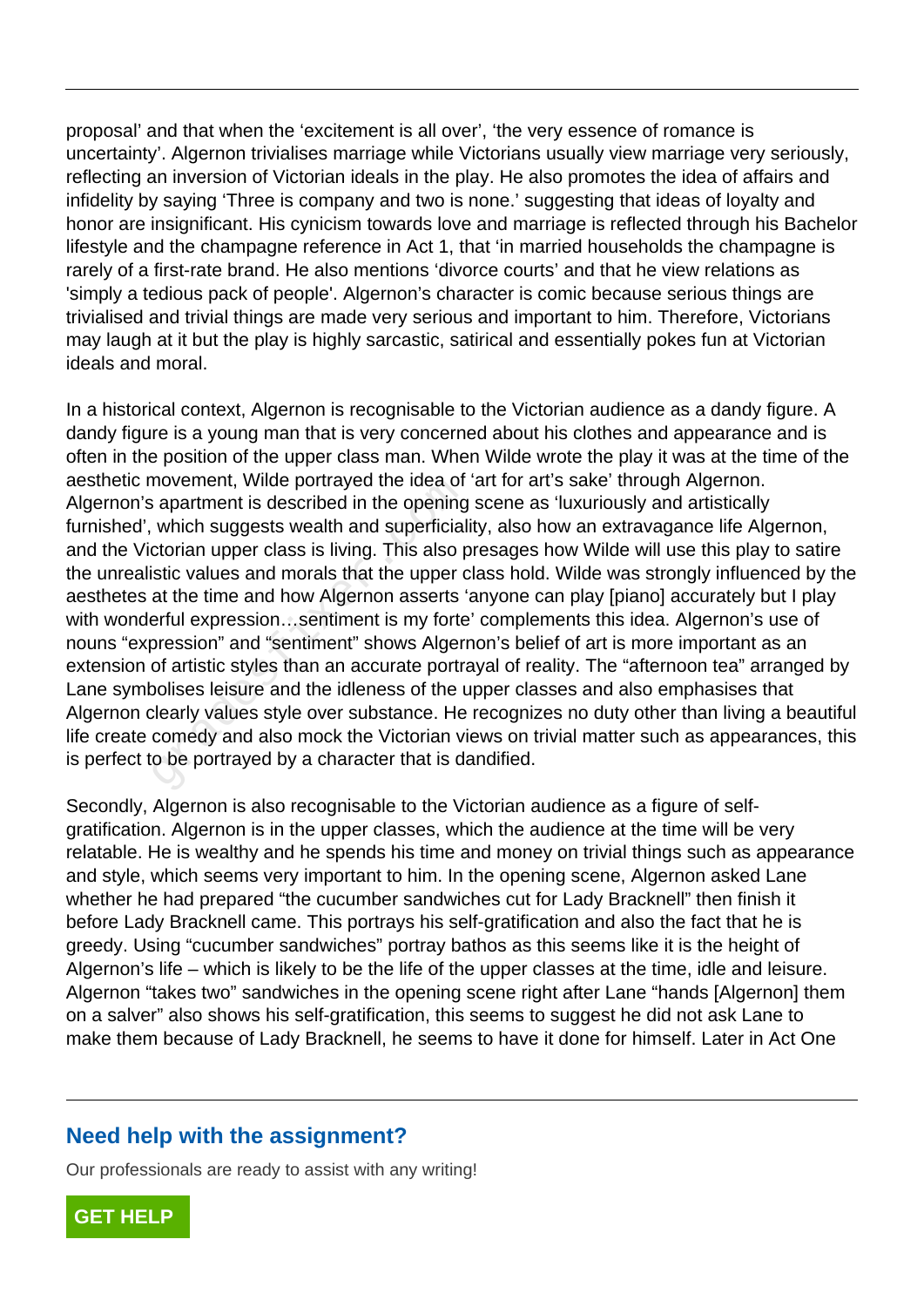where Algernon "[picks] up empty plate in horror" and shouted: "Good heavens! Lane! Why are there no cucumber sandwiches? I ordered them specially" seems to go against the Victorian ideals of virtue and modesty; dramatic irony is also used here, as the audience knows that he has finished them all. The "cucumber sandwiches" are also a symbol of food and it suggests euphuism on sex and lust. Food and gluttony suggest and substitute for other appetites and indulgences. Wilde uses Algernon and the symbolism to satire these values that are overexaggerated and adverse.

Thirdly, Wilde also uses Algernon to portray the inversion Victorian ideals on Marriage and Victorian morals in general. Algernon commented on marriage that it is "very romantic to be in love but there is nothing romantic about a definite proposal." He is suggesting that only the chase and the flirting is interesting and romantic about a relationship, once people settle down for marriage, it is not about love anymore. At the time, the Victorians view marriage very seriously, however, Wilde is using Algernon to create comedy and to trivialise and satire the Victorian attitude towards marriage. This is very relevant to Wilde's life as Wilde had extramarital affairs and he is commenting on the values and purpose of marriage – he seems to suggest that it was appropriate behaviour by having extramarital affairs. Algernon inverses the phrase "two is a company, three is crowd" into "three is company and two is none", this promotes the idea of infidelity as it is a hidden convention to have extramarital affairs at the time, this contrasts to the idea that Victorians are conservative and are strict to their morals. Another example of inversion in the play is when Lady Bracknell usurps the role of the father in interviewing Jack, since typically this was a father's task. The inversions in the play are used by Wilde to create comedy as serious things are trivialised and trivial things were made serious, this is also complemented in the beginning of the play: "A trivial comedy for serious people" – this seems to act like a disclaimer and is a complete contrast to what is going on in the play. al analis and he is commenting on the<br>at it was appropriate behaviour by havio<br>io is a company, three is crowd" into "the<br>idea of infidelity as it is a hidden co<br>contrasts to the idea that Victorians are<br>cample of inversio

Algernon is describedas portraying a feminine trait; this suggests Wilde's own sexuality and the double life that both Algernon and Wilde were leading. Wilde was a homosexual and was imprisoned in 1895. Before then, he was having extramarital affairs with Lord Alfred Douglas and a few other men while he was married. His wife was pregnant with their second children when he had these affairs. Through The Importance of Being Earnest, Wilde is portraying the two different characters and lives that he was living through Algernon and Jack. Both Algernon and 'Ernest' live a double life: Algernon has an imaginary friend named Mr Bunbury and 'Ernest' has an imaginary brother named Jack. As defined by Algernon, Bunburying is the practice of creating an elaborate deception that allows one to misbehave while seeming to uphold the very highest standards of duty and responsibility. This is especially reflected in how Algernon and 'Ernest' is escaping their social and moral obligations in using the identity of Mr Bunbury and Jack, however these identities allow them to appear far more responsible than they actually are. Using the word 'Bunbury' and regularly using it in the form of noun, verb, and adjective displays Algernon as a foolish and an unintelligent upper class man – this is slightly

## **Need help with the assignment?**

Our professionals are ready to assist with any writing!

**[GET HELP](https://my.gradesfixer.com/order?utm_campaign=pdf_sample)**